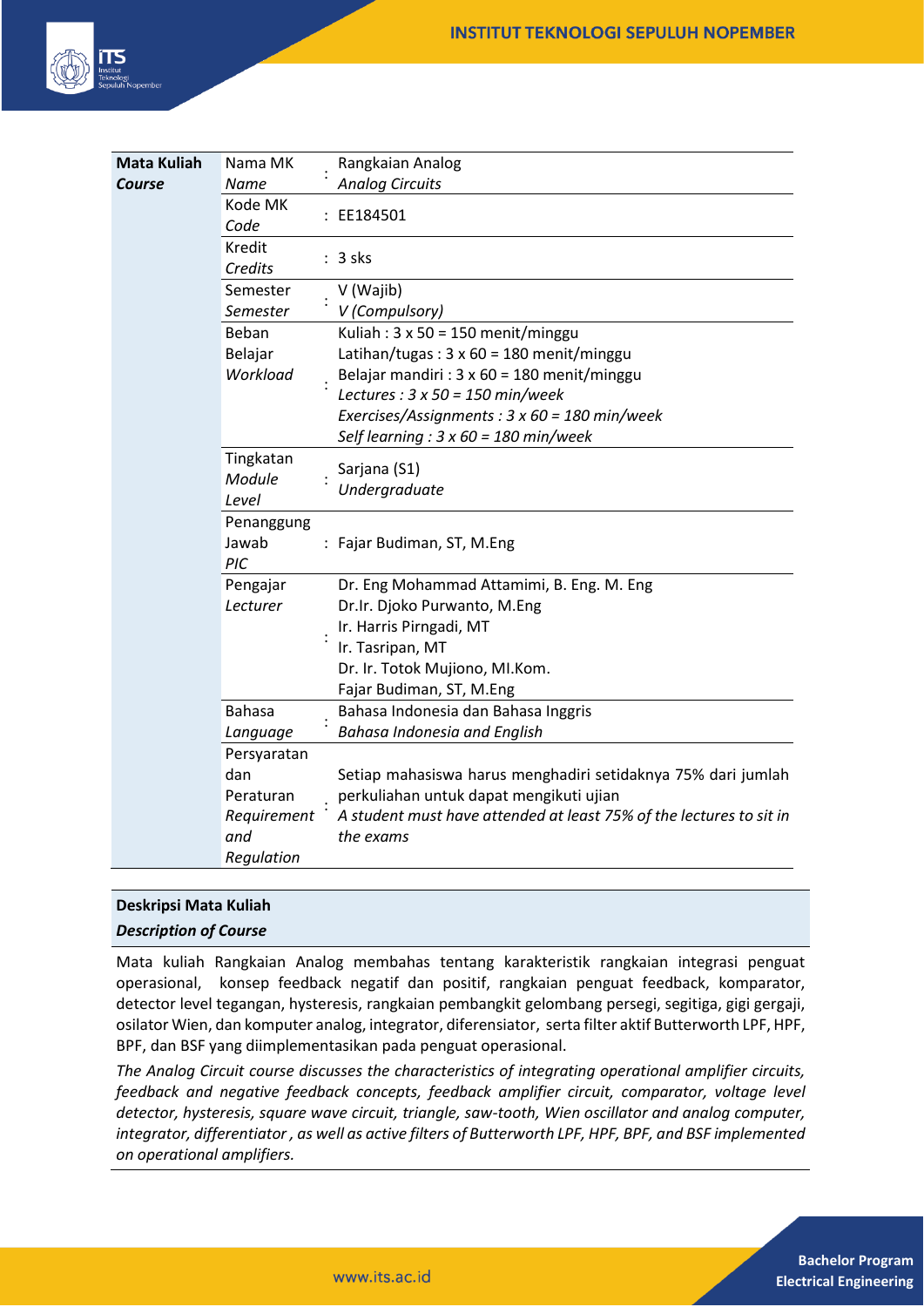

# **CPL Prodi yang Dibebankan** *Learning Outcomes*

(CPL-03) Mampu mendesain komponen, sistem, dan proses yang logis dan realistis sesuai dengan spesifikasi yang ditentukan dengan mempertimbangkan aspek keselamatan, sosial, budaya, lingkungan, dan ekonomi

*(PLO-3) Capable to design logical and realistic components, systems and processes in accordance with specified specifications by considering safety, social, cultural, environmental and economic aspects* 

(CPL-10) Mampu mengetahui dan menyikapi perkembangan terkini dibidang ilmu pengetahuan dan teknologi dengan mengedepankan nilai-nilai universal

*(PLO-10) Capable to know and respond to the latest developments in science and technology by promoting universal values* 

(CPL-11) Mampu menerapkan metode, ICT, dan perangkat modern dalam penyelesaian permasalahan dibidang teknik elektro

*(PLO-11) Capable to apply methods, ICT, and modern devices in solving problems in the field of electrical engineering*

#### **Capaian Pembelajaran Mata Kuliah**

#### *Course Learning Outcomes*

(CPMK-01) Menguasai dan memahami konsep dan prinsip sains alam dan matematika karakteristik penguat operasional serta mahasiswa mampu memahami teori dan konsep penguat feedback negatif, feedback positif, dan komputer analog yang diaplikasikan dengan menggunakan penguat operasional.

*(CLO-01) Mastering and understanding the concepts and principles of natural science and mathematical characteristics of operational amplifiers, and students are able to understand theories and concepts of negative feedback amplifiers, positive feedback, and analog computers that are applied using operational amplifiers.*

(CPMK-02) Mampu menganalisis dan mendisain rangkaian penguat, pembangkit sinyal, osilator, filter, dan komputer analog pada penguat operasional.

*(CLO-02) Able to analyze and design amplifier circuit, signal generator, oscillator, filter, and analog computer on operational amplifier.*

(CPMK-03) Mampu menganalisis dan merancang rangkaian analog pada sistem dalam bidang elektro dengan menggunakan penguat operasional.

*(CLO-03) Able to analyze and design analog circuits on the system in the field of electrical engineering using operational amplifier.*

(CPMK-04) Menunjukkan sikap bertanggungjawab atas pekerjaan di bidang keahlian analisis rangkaian analog khususnya rangkaian penguat operasional secara mandiri.

*(CLO-04) Demonstrating attitude of responsibility on his/her work in the field of analog circuit analysis, especially the operational amplifier circuit independently.*

#### **Topik/Pokok Bahasan**

#### *Main Subjects*

1. Karakteristik dasar rangkaian integrasi penguat operasional